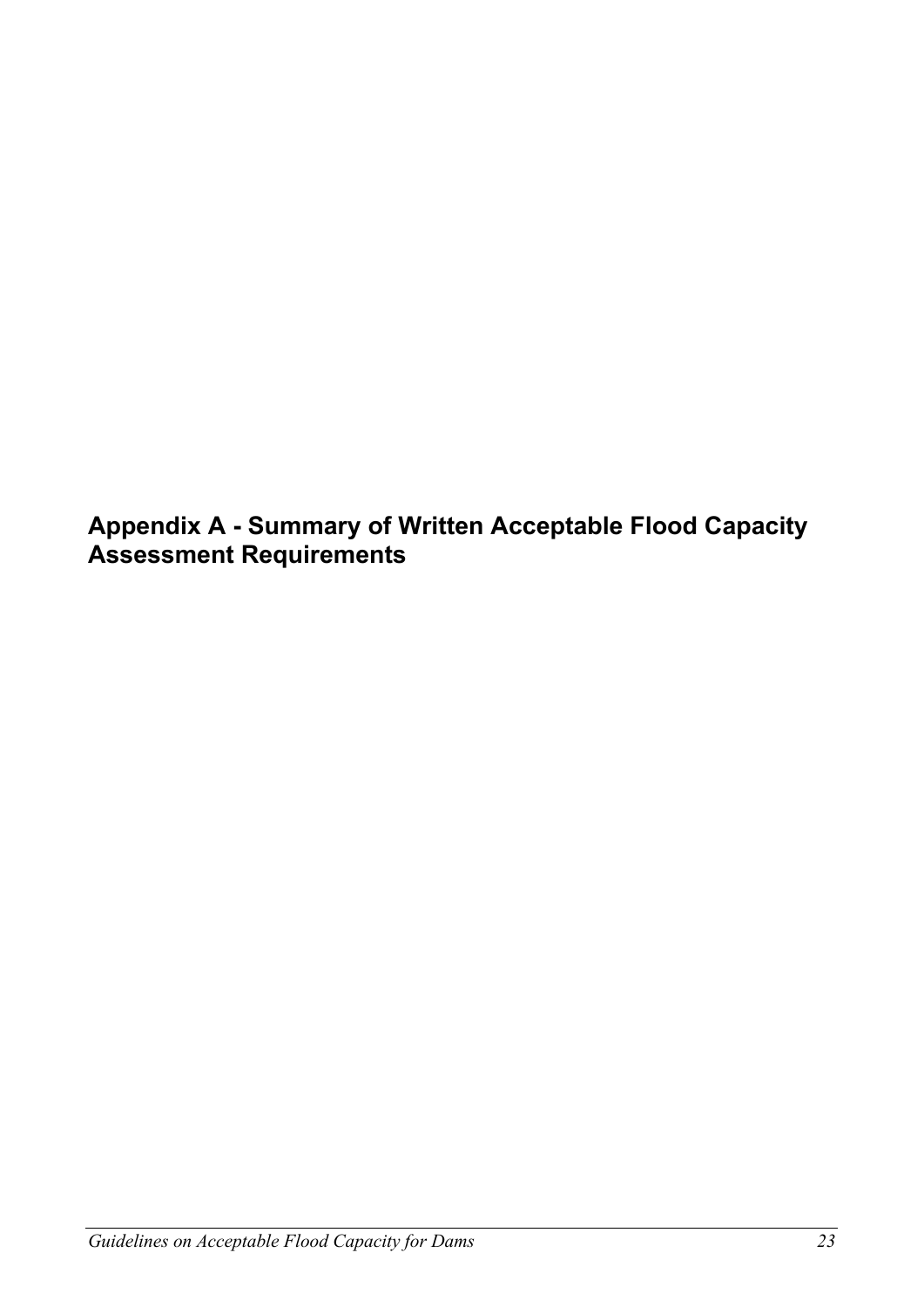# **Summary of Written Acceptable Flood Capacity Assessment Requirements**

The Acceptable Flood Capacity Assessment must be certified by a registered professional engineer as accurate and reasonable. The following information must be included in a written Acceptable Flood Capacity Assessment report:

#### **Executive Summary/Introduction**

A general description of the dam and the result of the Acceptable Flood Capacity Assessment including:

- Name of dam;
- Location of dam (i.e. longitude and latitude);
- Real property description of the land on which the dam structure is located
- Photographs of the existing dam or dam site
- Name of the owner of dam (i.e. name of individual or company).
- Dam owner contact details (i.e. postal address, street address, phone number, facsimile, email);
- Status of dam (i.e. existing or proposed dam or proposed work);
- Date dam construction completed to current arrangement;
- Development permit and water licence details (if any);
- Date last failure impact assessment accepted by the chief executive;
- The maximum population at risk;
- The failure impact assessment category for the dam;
- Type of dam (i.e. homogenous earthfill dam, zoned earth and rockfill dam, concrete dam or other);
- Height and storage capacity of the dam;
- Dam capacity to Full Supply Level (in megalitres);
- Spillway description (Type & Dimensions);
- Spillway discharge rating curves and any applicable operational rules (for gated operations) used in determining the AFC;
- Existing Flood Discharge Capacity for the dam at the dam crest level or a level with the design freeboard;
- AEP of the Existing Flood Discharge Capacity
- Acceptable Flood Capacity (AFC) for the dam;
- Spillway Design Flood and, if it is less than the AFC, details as to how it was assessed and the impacts of floods in excess of the Spillway Design Flood;
- Identified current flood discharge capacity as a percentage of AFC.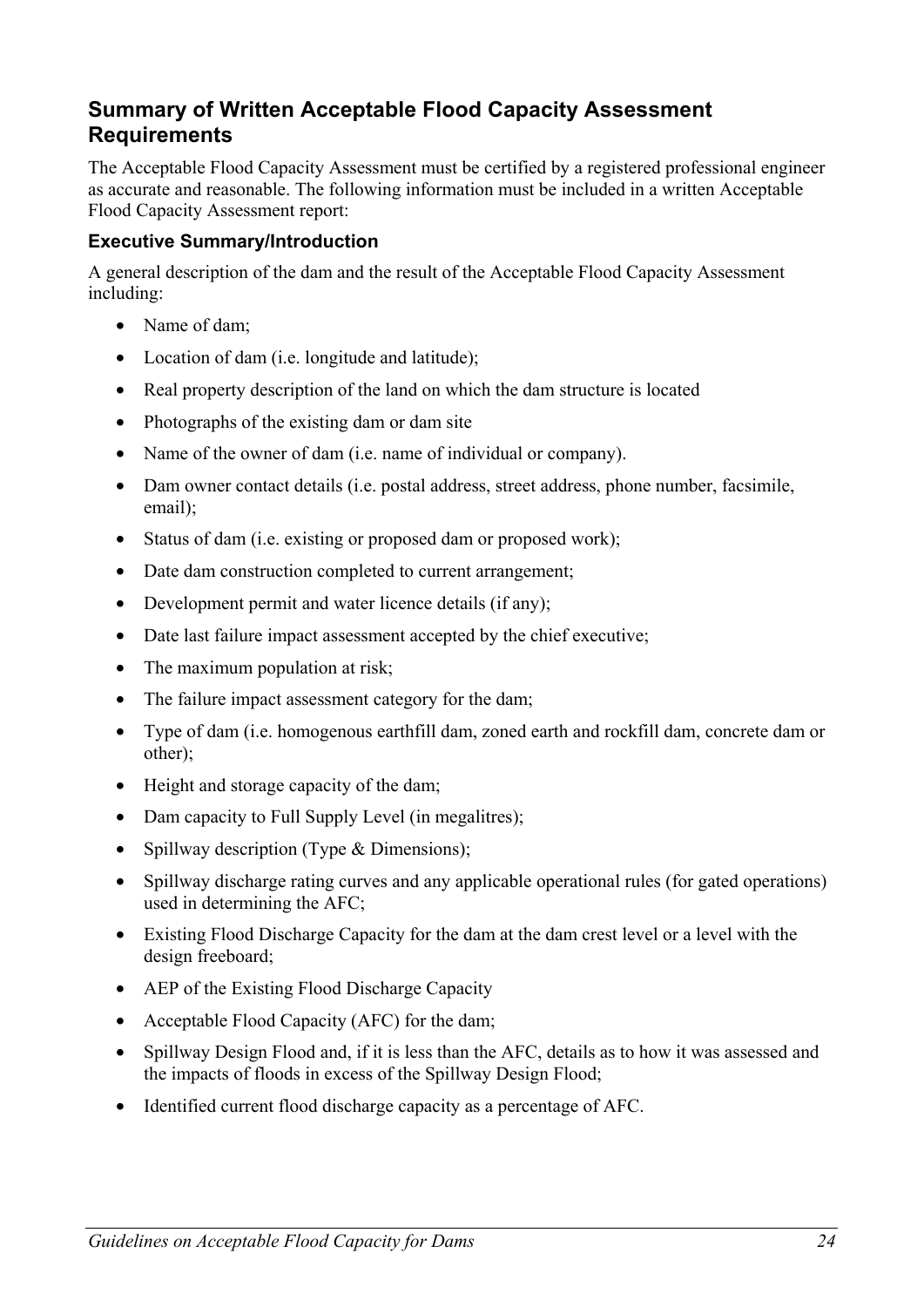### **Data and methodology used**

The Acceptable Flood Capacity Assessment shall include a summary of the data on which the assessment is based and the details of the methodology used (small dams standard/ fallback option /risk assessment) including, but not limited to the following:

| <b>Risk assessment</b>                                                                                                                                                                                                                                                                                                                                                                                                                                                                                                                                                                                                            | <b>Small Dams Standard/Fallback</b><br>Option                                                                                                                                                                                                                                                                                                                    |
|-----------------------------------------------------------------------------------------------------------------------------------------------------------------------------------------------------------------------------------------------------------------------------------------------------------------------------------------------------------------------------------------------------------------------------------------------------------------------------------------------------------------------------------------------------------------------------------------------------------------------------------|------------------------------------------------------------------------------------------------------------------------------------------------------------------------------------------------------------------------------------------------------------------------------------------------------------------------------------------------------------------|
| Description of methodology for determining design rainfalls and<br>results:<br>Description of methodology for determining spillway capacity<br>floods and the results of routing the floods through the storage;<br>Description of methodology for assessing consequences of failure<br>Basis of the risk assessment process, methodology, parameter<br>values and uncertainties including documentation as to:<br>Demonstrate the appropriateness of the assessment;<br>$\circ$<br>How the risks were identified and assessed;<br>$\circ$<br>What systems are applied to ensure the risks are properly<br>$\circ$<br>controlled? | Description of methodology for<br>determining design rainfalls and<br>consequent flood magnitudes;<br>Details of the operating procedures<br>$\bullet$<br>adopted in determining the AFC;<br>Details of consequences of dam<br>$\bullet$<br>failure for Sunny Day and Flood<br>failure conditions<br>PAR for each failure case<br>considered;<br>Interpolations. |

Details of the review of the appropriateness and accuracy of the data (including the details of dam break analyses for "Fallback Option") must be also included in the assessment.

*Note that although consideration of the current consequences would be sufficient for this assessment, it is strongly recommended that all likely future downstream developments be taken into account in assessing AFC.* 

#### **Assessment**

Details of the assessment including, but not limited to the following:

| <b>Existing Dams</b>                                                                                                                                                                                                                                                                                                                                                                                                                                                                                                                                                                                                                                                                                                                                                                                                                                                                                                                                                                                                                                                                                                                                                                                                                                                                                                                                                                   | <b>Proposed dams</b>                                                                                                                                                                                                                                                                                                                                                                                                                                                                                                                                                                                                                                                                                                                                         |
|----------------------------------------------------------------------------------------------------------------------------------------------------------------------------------------------------------------------------------------------------------------------------------------------------------------------------------------------------------------------------------------------------------------------------------------------------------------------------------------------------------------------------------------------------------------------------------------------------------------------------------------------------------------------------------------------------------------------------------------------------------------------------------------------------------------------------------------------------------------------------------------------------------------------------------------------------------------------------------------------------------------------------------------------------------------------------------------------------------------------------------------------------------------------------------------------------------------------------------------------------------------------------------------------------------------------------------------------------------------------------------------|--------------------------------------------------------------------------------------------------------------------------------------------------------------------------------------------------------------------------------------------------------------------------------------------------------------------------------------------------------------------------------------------------------------------------------------------------------------------------------------------------------------------------------------------------------------------------------------------------------------------------------------------------------------------------------------------------------------------------------------------------------------|
| Dam Crest Flood (DCF) for the existing arrangement, with the<br>assigned Annual Exceedance Probability (AEP), to ANCOLD<br>Guidelines on Selection of Acceptable Flood Capacity for Dams,<br>Appendix 1.<br>For dams with hazard category of <i>Extreme</i> or <i>High A</i> , PMF, based<br>on Book VI, ARR (Nathan & Weinmann, 1999) procedures, with<br>FSL the pre-flood reservoir condition, and including information<br>on the assigned values for all influencing parameters such as<br>temporal and spatial patterns and losses.<br>For dams with hazard category of High B or High C, 'PMP Design<br>flood' based on Book VI procedures with the reservoir at FSL at<br>the start of the flood event or sequence of flood events.<br>The assessed hazard category, and potential consequences, noting<br>$\bullet$<br>any changes to potential consequences since the previous review<br>report-both total and incremental consequences are to be reported<br>including the potential for loss of life.<br>Assessment of the allowance for freeboard with reasons<br>Note of any changes to dam management, operating rules,<br>$\bullet$<br>conditions and surveillance procedures since the previous review<br>report.<br>Information on EAPs in place.<br>$\bullet$<br>Identified hydrologic deficiencies including assessment against<br>$\bullet$<br>Guideline criteria | Assessed hazard category and<br>$\bullet$<br>consequences - total and<br>incremental - are to be reported<br>including the potential for loss of<br>life.<br>Hydrologic assessment against<br>$\bullet$<br>deterministic criteria. (needs further<br>definition)<br>DCF and PMF and/or PMP Design<br>$\bullet$<br>flood, as for review of existing<br>dams, and appropriate.<br>Proposals for freeboard provisions<br>$\bullet$<br>with reasons for the nominated<br>freeboard.<br>Proposals, including assessed risks,<br>$\bullet$<br>for flood management during<br>construction<br>Proposed dam management<br>$\bullet$<br>operating rules, conditions and<br>surveillance procedures.<br>Provisions, if any, for future<br>$\bullet$<br>climate change. |
| Estimated risks of failure and assessment of their tolerability.                                                                                                                                                                                                                                                                                                                                                                                                                                                                                                                                                                                                                                                                                                                                                                                                                                                                                                                                                                                                                                                                                                                                                                                                                                                                                                                       |                                                                                                                                                                                                                                                                                                                                                                                                                                                                                                                                                                                                                                                                                                                                                              |
| Capacity to accommodate future climate change (i.e. what is in<br>reserve?)                                                                                                                                                                                                                                                                                                                                                                                                                                                                                                                                                                                                                                                                                                                                                                                                                                                                                                                                                                                                                                                                                                                                                                                                                                                                                                            |                                                                                                                                                                                                                                                                                                                                                                                                                                                                                                                                                                                                                                                                                                                                                              |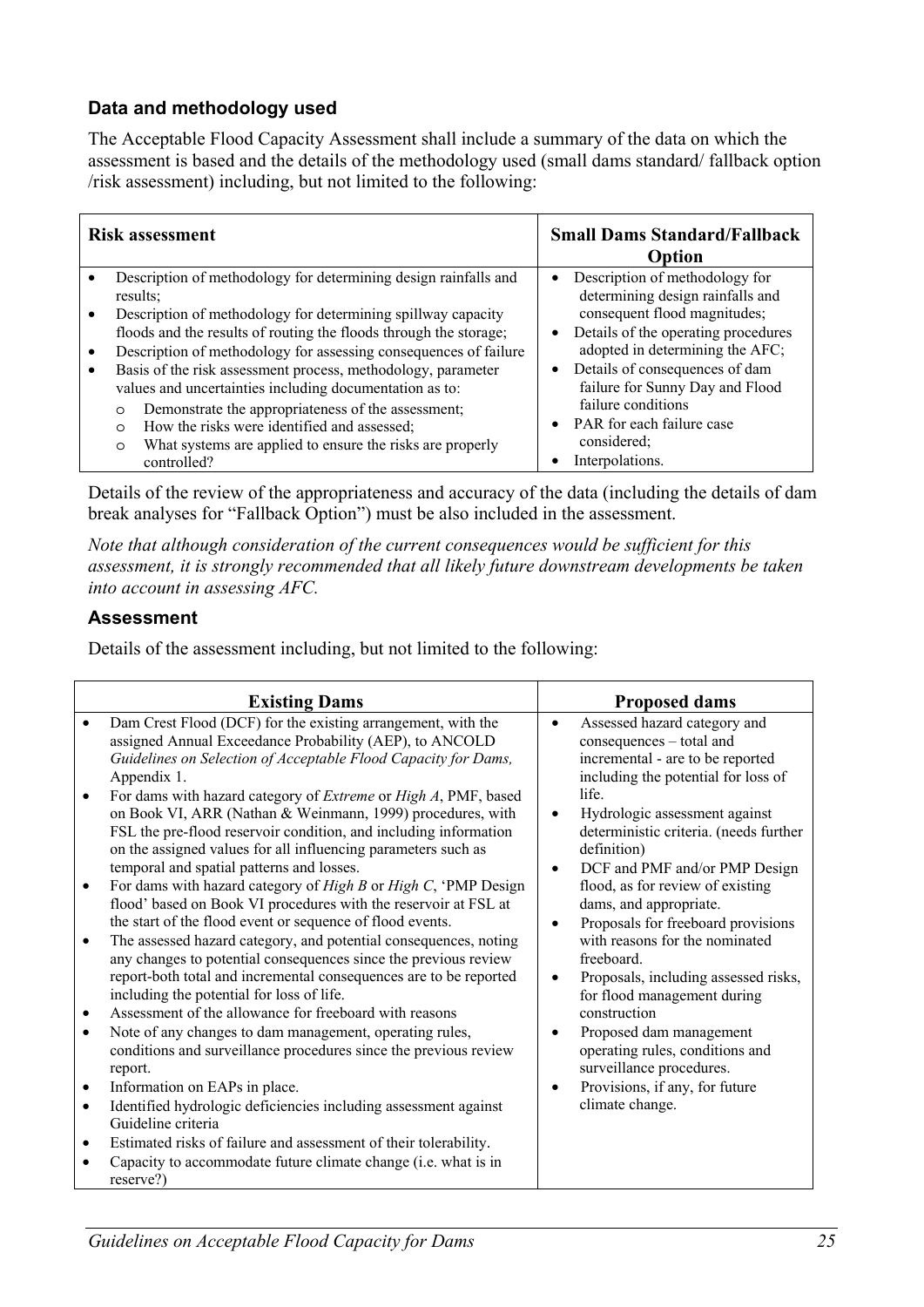#### **Risk reduction proposals for existing dams (following the completion of an assessment for the dam)**

Risk reduction measures only need to be considered as part of the risk assessment process when considering whether ALARP has been satisfied.

- Risk reduction options considered and comparative assessments against existing arrangement.
- Proposed DCF, PMF and/or PMP Design Flood, with assigned AEP, as appropriate for each of the options considered.
- Assessed hazard category and potential dam failure consequences, after implementation of risk reduction measures.
- Details of any structural measures to be relied on for risk reduction including changes to spillways or dam embankments etc.
- Details of any proposed non-structural measures to be relied on for risk reduction including changes to dam management, operating rules and flood warning systems, conditions and surveillance procedures.
- Proposed freeboard provisions and basis for these for each of the options considered.
- Proposals, including assessed risks, for flood management and construction management during construction.
- Interim EAPs, both during planning and during construction.

#### **Registered Professional Engineer details.**

The Acceptable Flood Capacity Assessment is to incorporate a certification from a Registered Professional Engineer (RPEQ). This certification shall include:

- Name of the certifying RPEQ.
- Registration number.
- Contact details (including postal address, street address, telephone number, facsimile, email as appropriate).
- A statement that this AFC assessment is reasonable and accurate and has been done in accordance with the NRW Guidelines on Acceptable Flood Capacity for Dams;
- Signature of RPEQ.
- Date.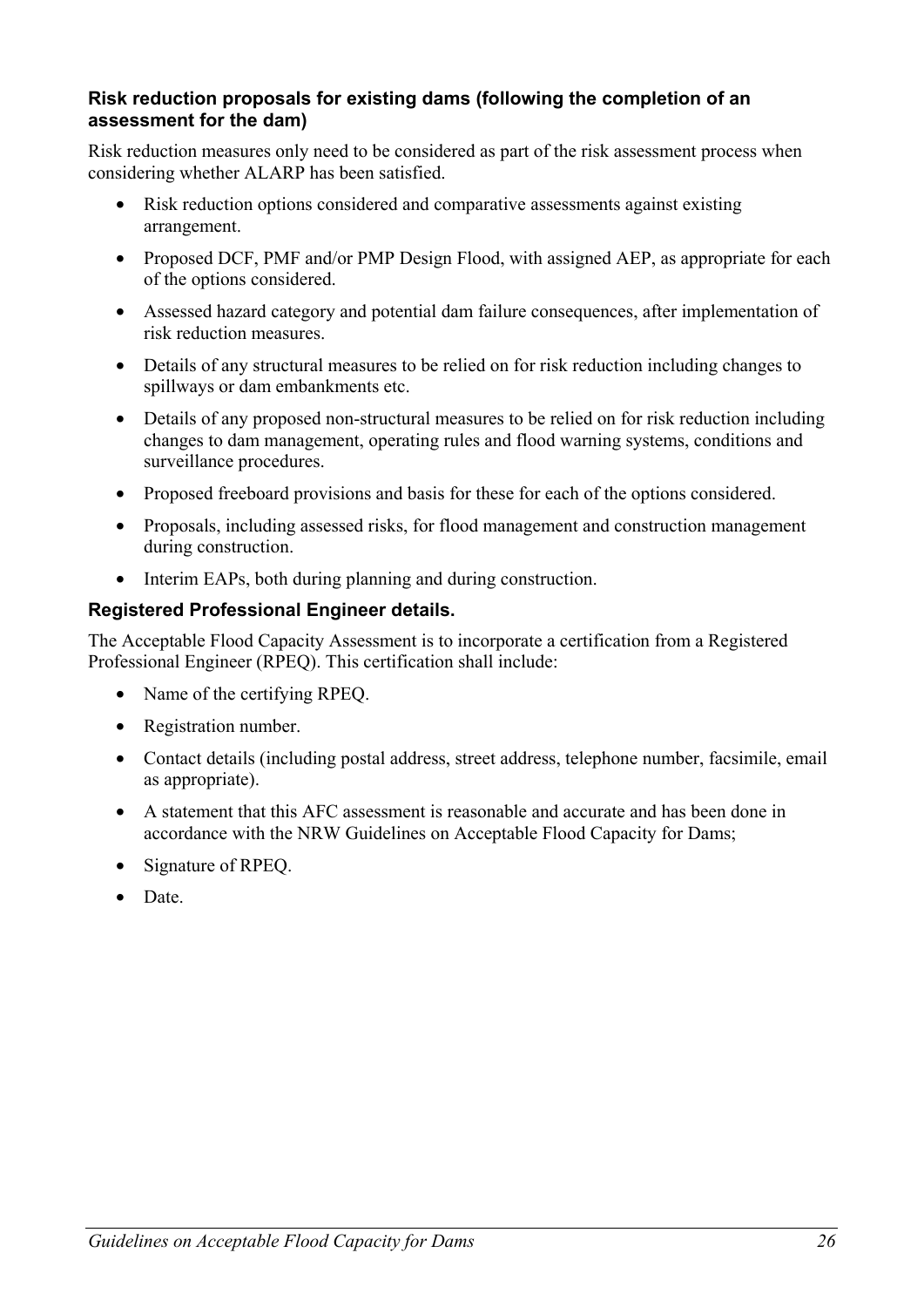**Appendix B - Methodology for Demonstrating Compliance with ALARP.**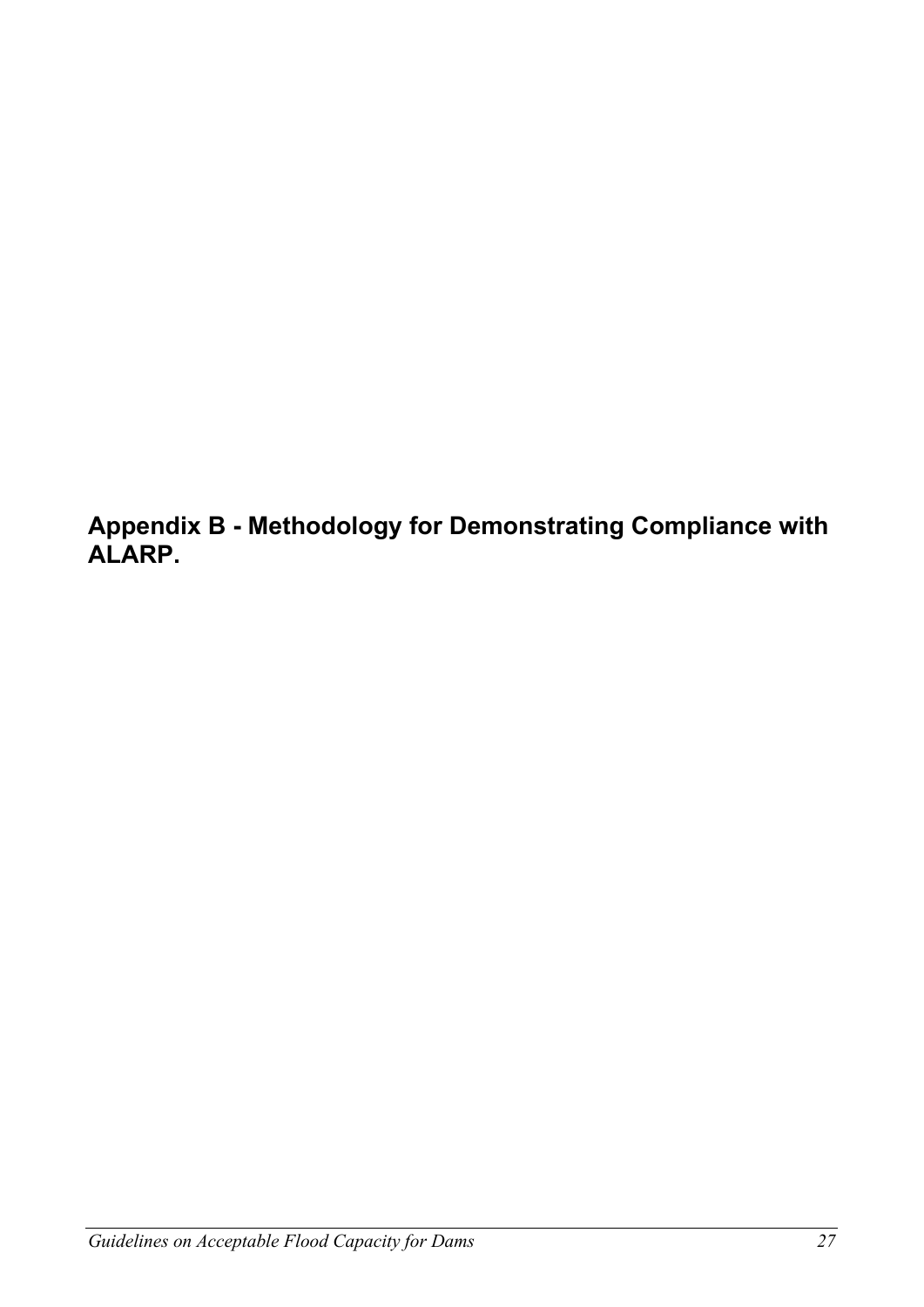## **Methodology for demonstrating compliance with ALARP.**

The **ALARP principle** requires that risks should be 'as low as reasonably practicable'. The methodology for demonstrating risks are ALARP is to be applied to all assessments where the "risk assessment procedure" is used for determining Acceptable Flood Capacity.

This requirement is to reduce risks to life to the point where further risk reduction is impracticable or requires action that is grossly disproportionate in time, cost, trouble and effort to the reduction in risk achieved. This principle forms the balance between equity and efficiency, with the balance deliberately skewed in favour of equity.

To decide whether risks are ALARP, it is necessary to consider the possibilities for further risk reduction beyond the limits of tolerability and their relative ease or difficulty (the sacrifice) of implementing them and to balance these against the benefits of implementing them. To demonstrate this, for the purposes of these guidelines, it is necessary to formulate risk reduction options and to prepare concepts and realistic cost estimates to undertake the risk reduction measures.

Each case will depend on the circumstances of the dam under consideration, but further risk reduction measures considered should not only include major modifications to the dam structure but should also include modifications or additions of individual pieces of equipment and/or components of individual structures where such measures are likely to have a significant impact on the overall risk of dam failure. In assessing the costs of these further risk reduction measures, only the incremental costs associated with risk reductions beyond the limit of tolerability should be considered<sup>9</sup>.

By undertaking the activities detailed in these guidelines and incorporating the outcomes in their decision recommendations, the analysts can assist the decision-maker, who has to make the final judgement that risks are ALARP.

A particular owner's ability or inability to afford a risk reduction measure – that is, the owner's financial circumstances - is not a consideration in deciding whether life safety risks are ALARP.

The methodology outlined below presents a cost-benefit framework for determining whether the ALARP upgrade improvements are required. This methodology assumes that a number of engineering calculations have already been performed to determine the probability of a flood event or other hazard (e.g. seismic, wind, piping) causing dam failure based on the probability of the event over the life of the dam and the expected loss of life during the event. The answers to these calculations are then applied to the methodology presented below.

A range of potential ALARP spillway capacity upgrades (including any necessary structural upgrades to accommodate additional headwaters and flows) should be considered in the assessment. The levels of these upgrades must then be used to develop a cost benefit curve for the spillway upgrade options, so that the point at which costs equal benefits can be identified. This optimal ALARP upgrade standard should then be compared with and plotted on the same graph as the limit of tolerability to demonstrate the upgrade point with which dam owners are required to comply.

The methodology requires the probable loss of life due to dam failure<sup>10</sup> and probable property damage over the life of the dam due to dam failure to be determined, for both the project that just satisfies the tolerable risk criteria without consideration of  $ALARP<sup>11</sup>$  and a range of further potential ALARP spillway upgrades.

The probability of loss of life due to dam failure over the dam's life is calculated by examining the

 9 Where the overall dam upgrade project is to proceed as one overall project, the project costs associated with an ALARP component of the project should only include that proportion of the overall establishment costs associated with the upgrade of the works beyond the 'tolerable limit'.<br><sup>10</sup> Note that probability of expected loss of life due to dam failure over the

failure occurring at the same time.

 $11$  The minimum tolerable spillway standard prior to the consideration of ALARP is the spillway capacity which just allows the risk profile to meet the limit of tolerability criteria.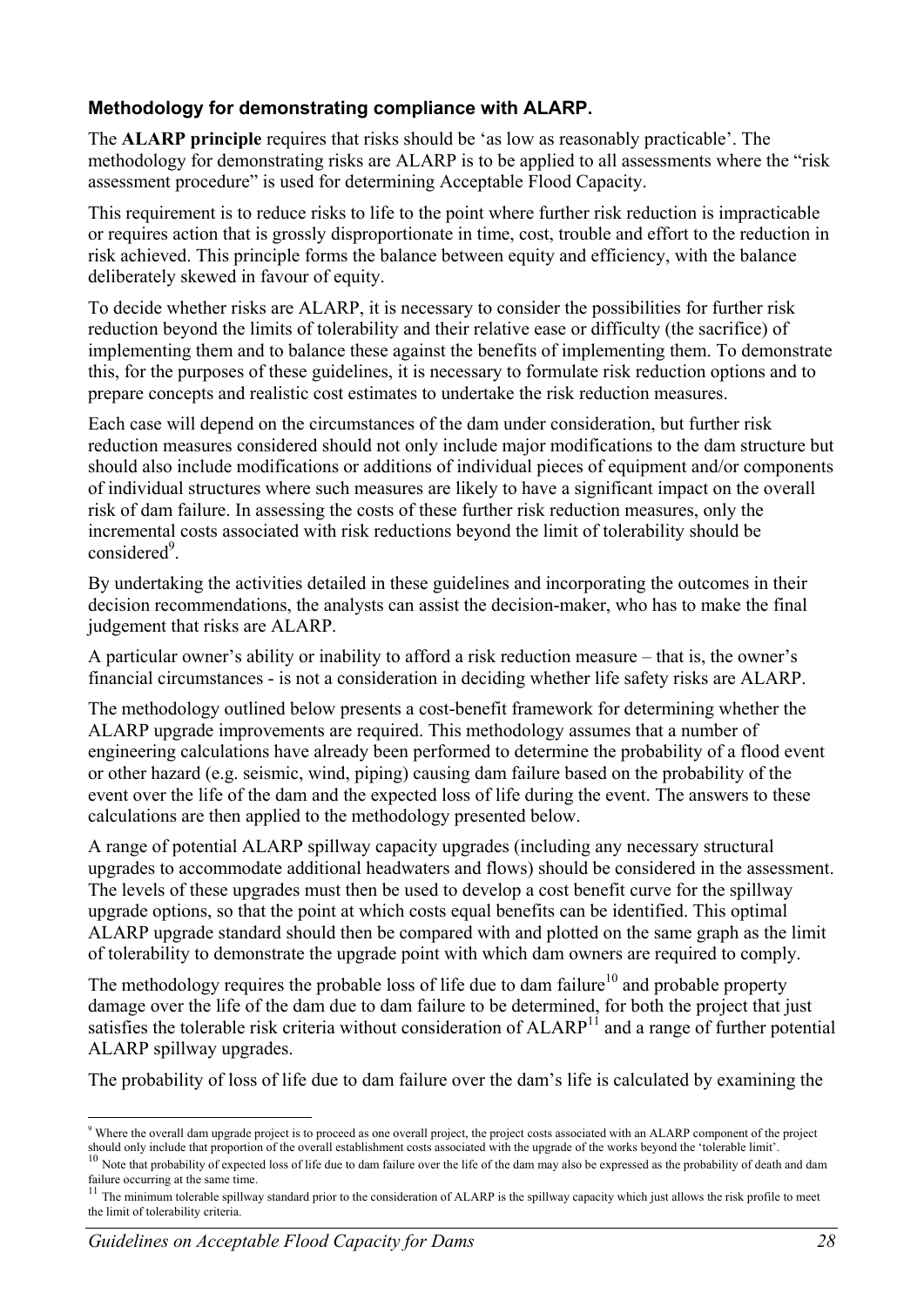population at risk, the fatality rate<sup>12</sup> and the probability of dam failure during a flood event (or the flood event plus a proportional increase in discharge capacity equal to the level of ALARP upgrade being examined) over the nominated design life of the dam<sup>13</sup> for the particular catchment. The probability of expected loss of property due to dam failure over the dam's life is calculated by examining the property at risk, the expected damage during a flood event and the probability of dam failure during that flood event (or the flood event plus a proportional increase in discharge capacity equal to the level of ALARP upgrade being examined).

The first calculation in the methodology should be applied to the dam arrangement that just satisfies the tolerable risk criteria without consideration of ALARP, as follows:

 $E(\text{LOL}_{\text{dam life}}) = \left[\sum(F_i \times \text{PAR}_i)\right] \times P(\text{FE})$ 

which simplifies to:

*E(LOL dam life) = E(LOL) x P(FE)* 

Where:

 $E(LOL_{dam life})$  = total expected LOL over the life of the dam.

*E(LOL) =* expected total LOL during a failure event;

- $F_i =$ fatality rate for each separate community, $(i)$ , in the particular catchment (This rate should be calculated for each community as some communities may be subject to different levels of flood severity and different flood vulnerabilities);
- *PAR<sub>i</sub>* = total PAR in each separate community during the failure event corresponding to the fatality rate  $F_i$  in the particular catchment;
- *P(FE)* = probability of dam failure during a flood, seismic or other event over the life of the dam;

The calculation is also applied separately to the proposed ALARP upgrade standard. That is:

$$
E(LOL_{dam\;life})^* = \left[\sum (F_i^* \times PAR_i^*)\right] \times P(FE)^*
$$

which simplifies to:

$$
E(LOL_{dam\,life})^* = E(LOL)^* \times P(FE)^*
$$

Where:

 $E(LOL<sub>dam life</sub>)^*$  = total expected LOL over the life of the ALARP upgraded dam.

 $E(LOL)^*$  = expected total LOL during a failure event at the ALARP upgraded dam;

- $F_i^* =$ fatality rate at ALARP upgraded dam for each separate community,  $(i)$ , in the particular catchment (note that this is necessary as some individual communities comprising the PAR may be subject to different levels of flood severity and different flood vulnerabilities);
- *PAR<sub>i</sub>*<sup>\*</sup> = total PAR in each separate community during the failure event corresponding to the fatality rate  $F_i^*$ in the particular catchment;
- $P(FE)^*$  = probability of dam failure due to a nominated flood, seismic or other event greater than the minimum tolerable spillway standard over the life of the ALARP enhanced dam;

Once the expected loss of life is determined based on a dam complying with the tolerable risk level and the various levels of ALARP upgrade, the incremental reduction in the probability of loss of life from dam failure as a result of the ALARP upgrade being performed may be calculated. This requires the difference in the total expected loss of life calculated in the first step to be calculated, as follows:

$$
E(LOL_{dam life})_{incremental} = E(LOL_{dam life}) - E(LOL_{dam life})^*
$$

Where:

 $\overline{a}$ 

*E(LOL dam life)Incremental* = incremental reduction in total expected LOL over the life of the dam due to the ALARP upgrade being performed

<sup>&</sup>lt;sup>12</sup> The 'fatality rate' is the appropriate fatality rate in Graham's loss of life formula (Graham, 1999) assuming 'no warning time' unless a strong case to the contrary is made.

<sup>&</sup>lt;sup>13</sup> To be taken as 150 years from the completion of the spillway upgrade.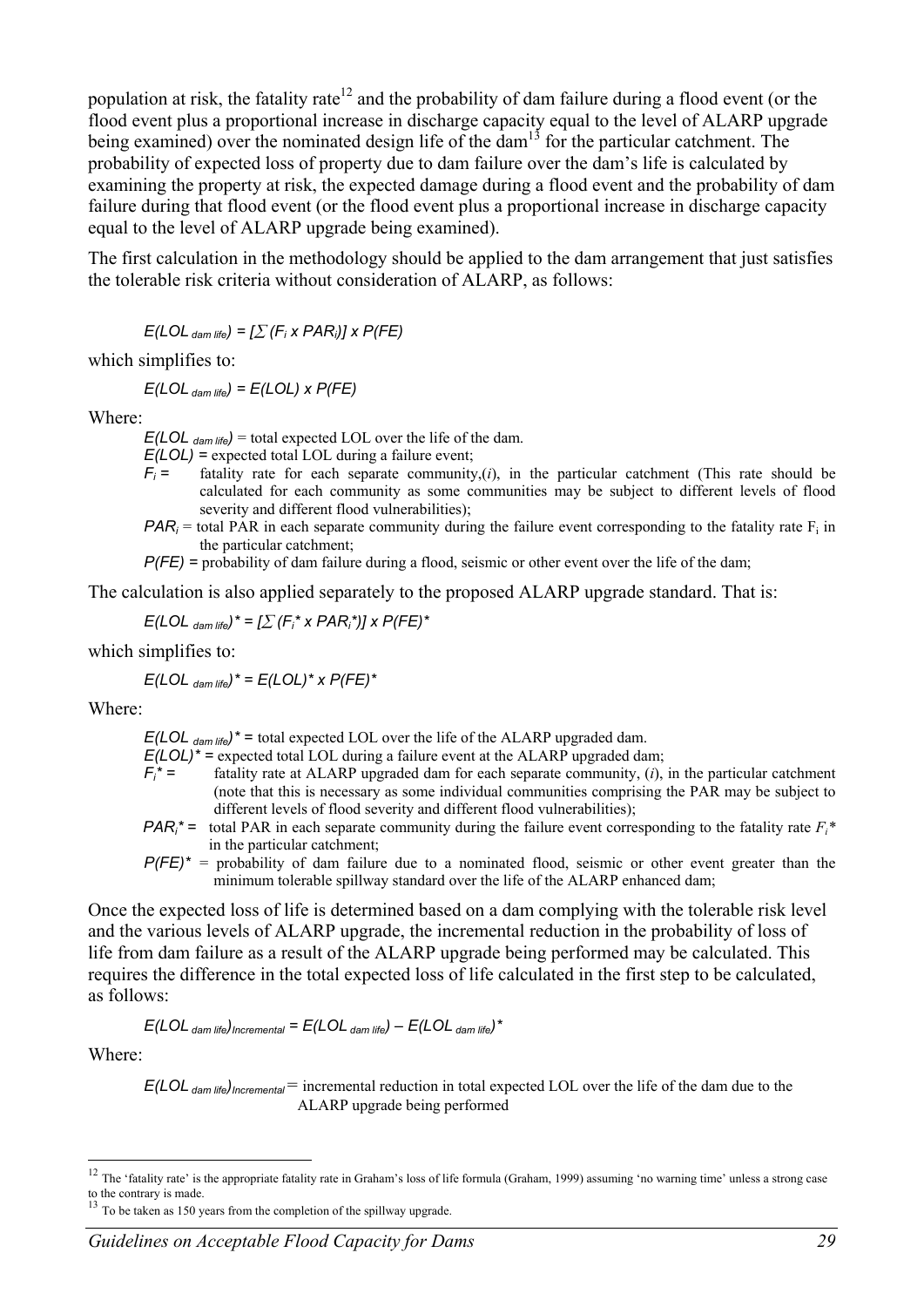Similarly, the expected property damage can be considered by determining the incremental flood damage due to the failure of the dam during an event and the changes to the operations and maintenance costs due to the upgrade.

*E(Damages dam life)Incremental = E(Damages dam life)* – *E(Damages dam life)\**

Where:

*E*(*Damages* <sub>dam life)<sub>Incremental</sub> = Incremental damages due to the dam failure event</sub>

*E(Damages dam life) =* the expected total damages resulting from the event without dam failure

 $E(Damages_{dam life})^*$  = the expected total damages resulting from the event with dam failure

The expected damages are to be based on the NRW *Guidance on the Assessment of Tangible Flood Damages* (NR&M 2002c).

This incremental reduction in the estimated loss of life over the life of the dam, attributable to the ALARP upgrade being performed is then used to determine the expected total benefit  $(E(TB_t))$ resulting from the ALARP upgrade. This is done by multiplying the VOSL by the incremental reduction in the estimated over the life of the dam due to the ALARP upgrade being performed, as shown below.

$$
E(TB_t) = E(\text{LOL}_{\text{dam life}})_{\text{incremental}} \times \text{VOSL}
$$

It is presumed that the expected total benefit will be achieved in the year the upgrade is completed  $(ie, time = t)$ . This is the case as the reduction in the probability of dam failure as a result of an increase in the level of AEP flood event that the upgraded dam can endure, will occur in the year that the upgrade work is completed. This benefit is not accrued in prior or subsequent years, as the timing of the total benefit is taken to align with the reduction in risk and the completion of work.

A societal discount rate of 6%, as noted in Queensland Treasury Guidelines (Qld Treasury, 2000 and Qld Treasury 1997) is to be adopted when determining the net present value of cash flows. The expected total cost of the upgrade should also be ascertained in current year dollars using the same societal discount rate. This will necessarily require the dam owner to consider the timing of cash flows associated with the upgrade and apply a similar 6% discount rate. The discounting calculations are presented below.

$$
E(TB_0) = E(B_t) / (1+r)^t
$$

*and* 

$$
E(TC_0) = [E(C_t) / (1+r)^t] + [E(C_{t-1}) / (1+r)^{t-1}] + [E(C_{t-2}) / (1+r)^{t-2}] + ... + [E(C_{t-n}) / (1+r)^{t-n}]
$$

Where:

 $r =$  societal discount rate  $t =$  the time period in which the benefit will be received and the costs will be incurred  $E(TB_0)$  = expected total benefit in current year dollars  $E(TC_0)$  = expected total cost in current year dollars

These expected total benefits and costs may then be compared to establish if the ALARP upgrade is likely to produce total benefits in excess of total costs (ie, a cost benefit ratio of less than unity). If the net benefit is positive then the project should go ahead. The cost- benefit decision calculation is presented below:

If:  $E(TC_0)$  /  $E(TB_0) \leq 1$   $\rightarrow$  ALARP spillway upgrade required  $E(TC_0)$  /  $E(TB_0) > 1 \rightarrow$  ALARP spillway upgrade not required

This calculation illustrates that where the analysis produces a cost to benefit ratio of less than or equal to one (ie, benefits at least match the costs), then the ALARP upgrade would be required. An example of how this methodology should be applied appears in the example presented below.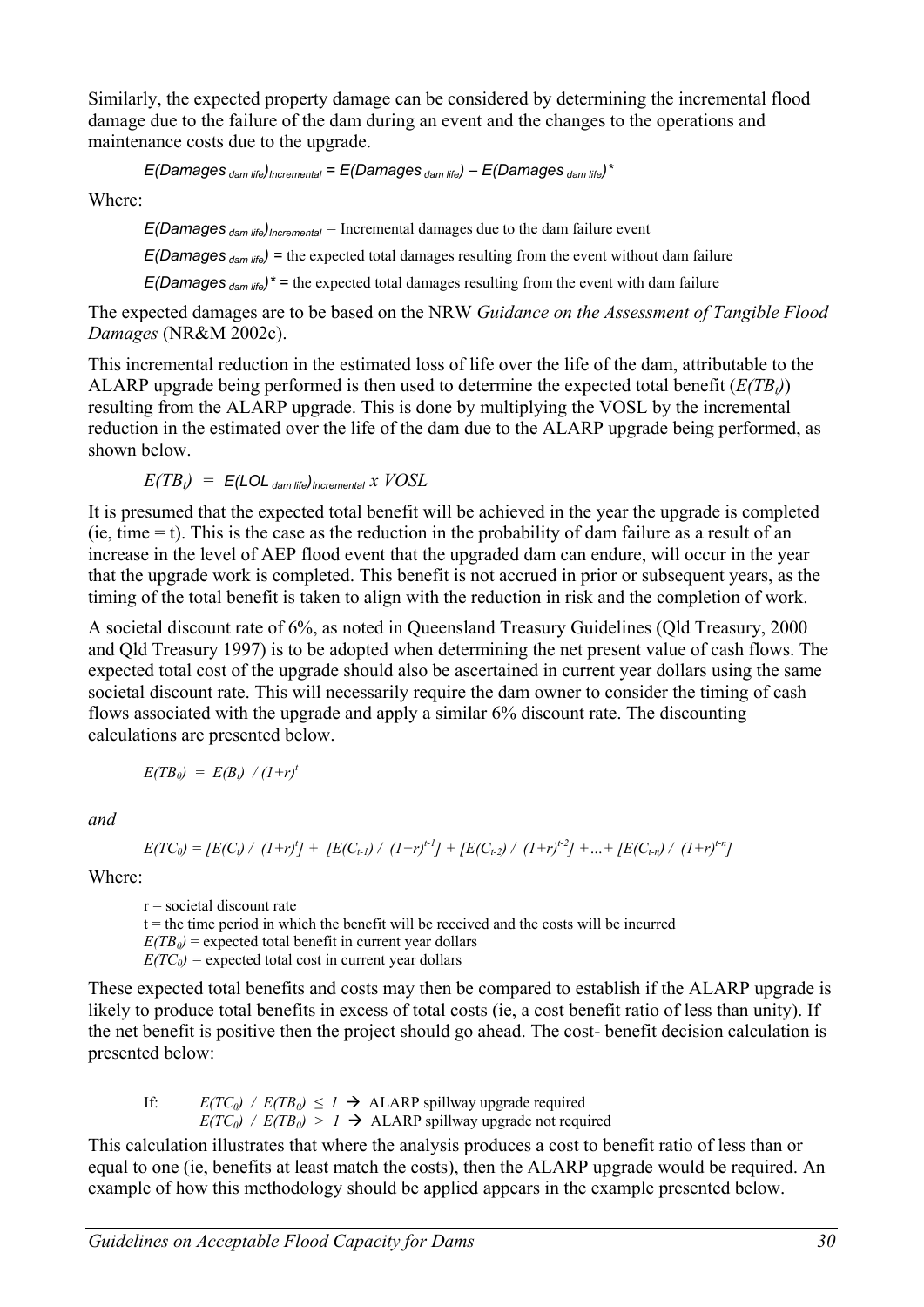Through this process, the cost benefit curve can be plotted so that the appropriate level of dam upgrade may be identified.

From a social economic perspective, the appropriate level of upgrade beyond the limit of tolerability would be where the marginal benefits of the total spillway upgrade equal the marginal costs of the total spillway upgrade. This is the point at which total net benefits are maximised. This point may be determined by graphing the cost benefit curve, of total expected benefits against the relative increase in flood discharge capacity based on the calculations performed for the range of ALARP spillway upgrades.

When relying on 'risk assessment', dam owners are required to undertake upgrades at least to the 'tolerable risk' line. The extent to which the spillway needs to be further upgraded depends on whether the point at which the total benefits equal the total costs lies beyond the limit of tolerability or not.

## **ALARP upgrade options to be considered**

There are a wide range of potential upgrade options to be considered as part of the upgrade process to reduce the risks below the tolerable risk level. Such options that might be considered include (but may not be limited to):

- Widening or deepening an existing spillway
- The addition of spillway gates or some other flow control structure
- Modifying the operating systems/rules for the structure so that risk of failure is reduced
- Structural modifications to the dam to enable it to safely pass overtopping flows
- Additions/modifications to dam embankments and foundations to reduce the risk of failure
- The addition of additional spillways such as higher level auxiliary spillways or fuse plug spillways
- Raising or modifying non-overflow dam sections to reduce the risk of failure
- Diversion of some of the catchment around the dam
- A combination of any or all of the above.

The required accuracy of the necessary estimates for these options will be dependent on the sensitivity of the outcome. The accuracy need not be high where the result is clear-cut one way or the other.

The actual ALARP upgrade options to be considered in each particular case will be dependent on the circumstances at each individual dam and advice may need to be sought from an RPEQ experienced in dam engineering. Non-structural options can only be considered if it can be clearly demonstrated that such options can be relied on in the long term and are under some degree of control by the dam owner.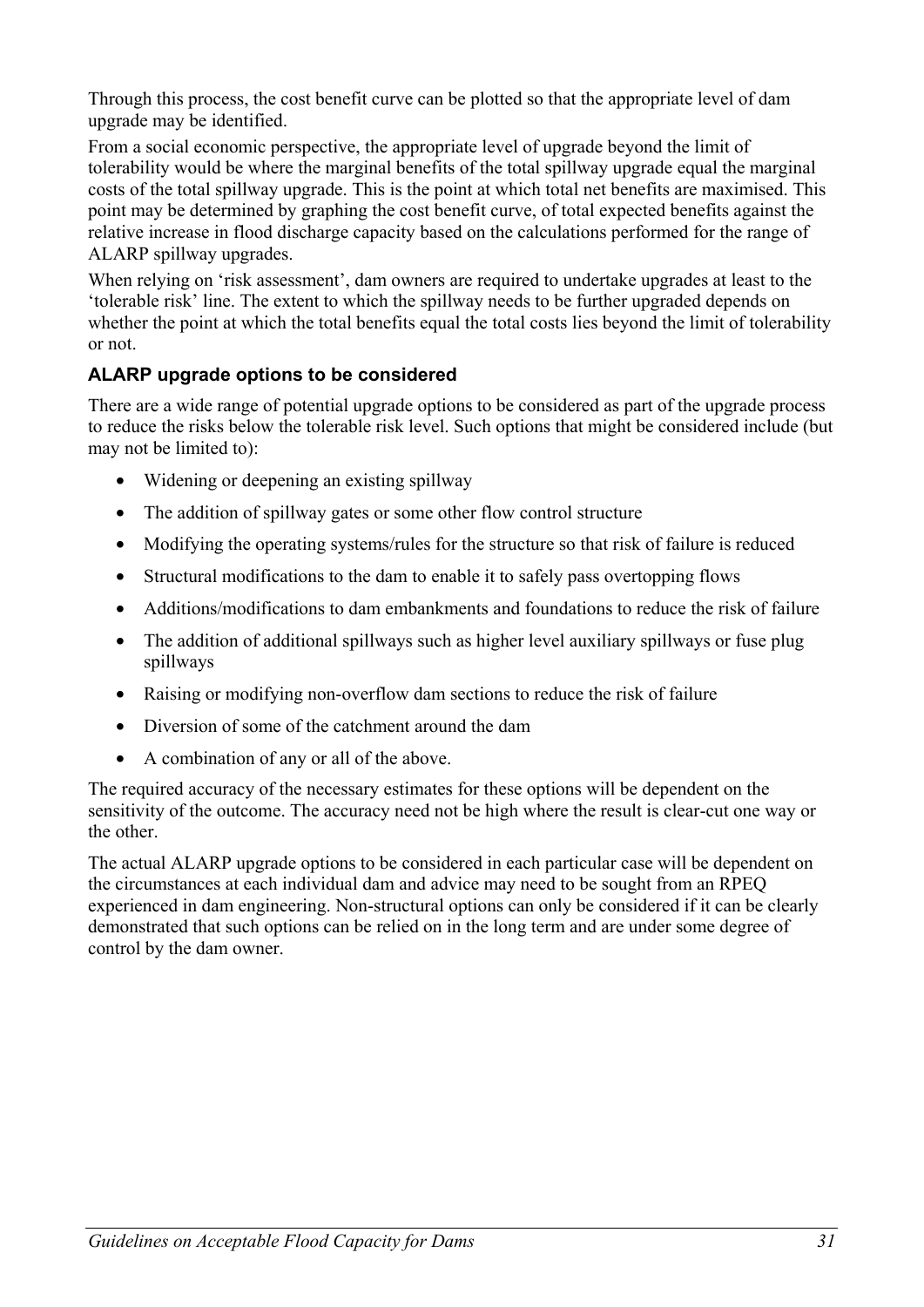#### **Example**

An example of the ALARP methodology is provided below to illustrate the practical application of calculating the life benefits achieved by upgrading the size/capacity of a spillway by 10% beyond the limit of tolerability standard. The assumptions made below are presumed to have been provided through engineering studies and calculations



Assumptions:

 $P(FE) = 0.04878$  (= probability of a 1 in 3000 year AEP event occurring over a 150 year life of the dam)

 $P(FE)^* = 0.02107$  (= probability of a 1 in 7045 year AEP event [equivalent to a 10% increase in spillway capacity] occurring over a 150 year life of a dam

 $F = 0.15$  (for medium severity flooding where houses would be damaged during flood events) *PAR* = 10 (obtained from Failure Impact Assessment studies)

 $VOSL =$ \$5m AUD (2004 dollars)<sup>14</sup>

$$
r=6\%
$$

 $\overline{a}$ 

 $t = 5$  (ie, upgrade will be completed in year 5)

*E(TC) =* \$250,000 (ie, expected total cost of ALARP upgrade over five years as follows: year 1: 5%; year 2: 5%; year 3: 15%; year 4: 35%; year 5: 40%)

*Probability of death given dam failure* 

*Under tolerable safety standard* 

*E*(LOL <sub>dam life) = [ (F<sub>i</sub> x PAR<sub>i</sub>) + (F<sub>k</sub> x PAR<sub>k</sub>) + (F<sub>m</sub> x PAR<sub>m</sub>)] x P(FE)</sub>  $=[0.15 \times 10] \times 0.04878 = 0.07317$ 

*After ALARP spillway improvement* 

*E*(LOL <sub>dam life)<sup>\*</sup> = [(F<sub>i</sub>\* x PAR<sub>i</sub>) + (F<sub>k</sub>\* x PAR<sub>k</sub>) + (F<sub>m</sub>\* x PAR<sub>m</sub>)] x P(FE)\*</sub>  $=[0.15 \times 10] \times 0.02107 = 0.03160$ 

<sup>&</sup>lt;sup>14</sup> Assumed based on a figure within the strong to very strong ANCOLD justification range for risks just above the broadly acceptable risk.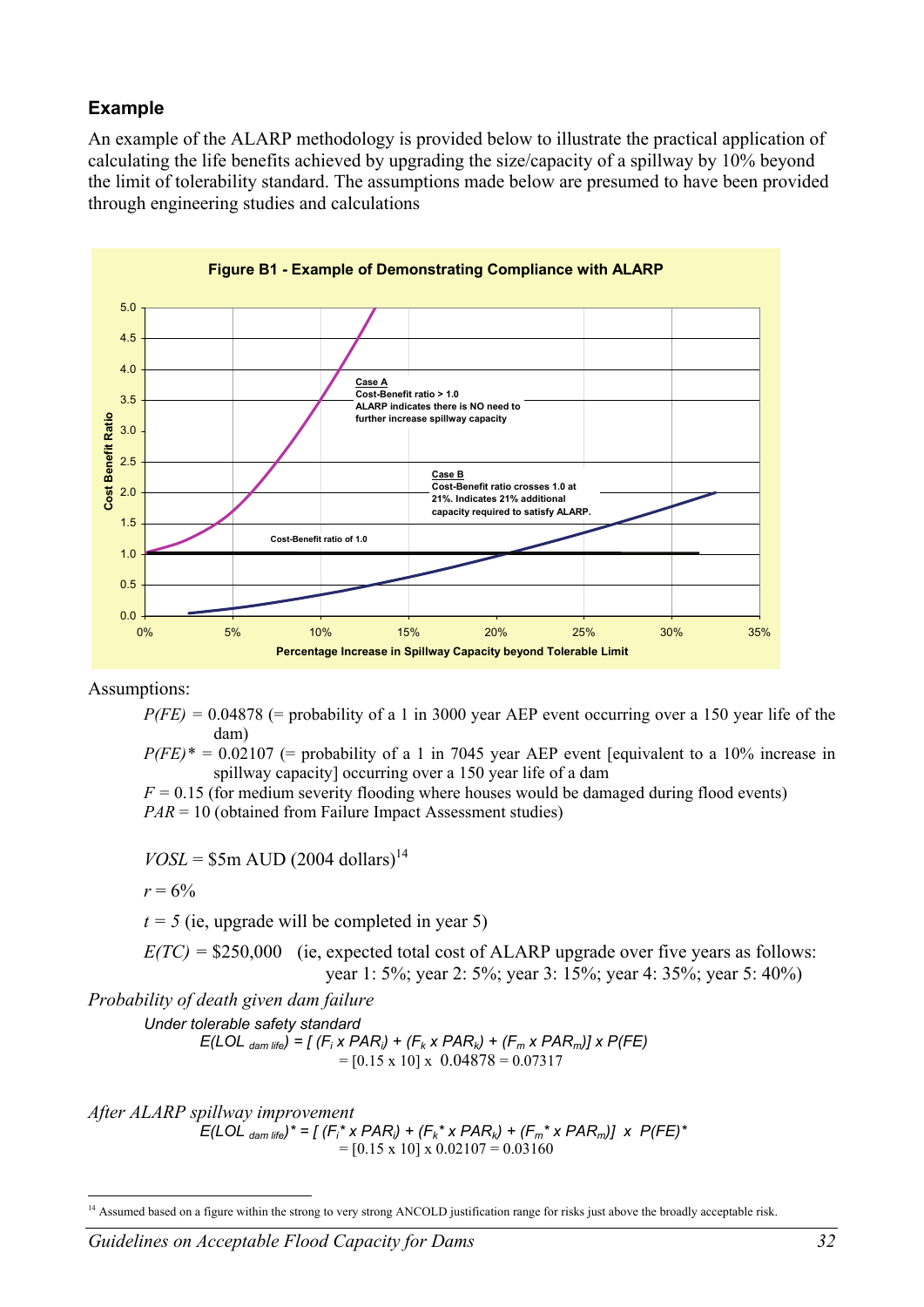*Incremental reduction in probability of death given dam failure* 

*Incremental E(LOL dam life) = E(LOL dam life)* – *E(LOL dam life)\**  $= 0.07317 - 0.03160 = 0.04157$ 

*Expected Benefit of ALARP spillway upgrade* 

In year 5:

 $E(B_t)$  = Incremental  $E(LOL_{dam life})$  x VOSL  $E(B_5) = 0.04157 \times $5,000,000 = $207,850$ 

*At time zero:* 

 $E(B_0) = E(B_t) / (1+r)^t = $207,850 / 1.06^5 = $155,990$ 

*Expected indexed Cost of ALARP spillway upgrade at time zero* 

 $E(C_0) = [E(C_i) / (1+r)^t] + [E(C_{i\text{-}1}) / (1+r)^{t\text{-}1}] + [E(C_{i\text{-}2}) / (1+r)^{t\text{-}2}] + ... + [E(C_{i\text{-}n}) / (1+r)^{t\text{-}n}]$  $= $100,000 / 1.06^{5} + $87,500 / 1.06^{4} + $37,500 / 1.06^{3} + $12,500 / 1.06^{2} + $12,500 / 1.06$  $=$  \$198,500

*Cost-Benefit Analysis* 

 $E(C_0)$  /  $E(B_0)$  = \$198,500 / \$155,900 = 1.27

In this example, for this potential project, as the costs of undertaking the additional upgrade outweigh the benefits, the dam owner would not be required to increase the minimum safety of the spillway by 10% above the tolerable limit to sustain a larger AEP flood event. Had the benefits outweighed the costs however, the upgrade would have been required.

Such cost -benefit assessments should be undertaken for a range of upgrades beyond the limit of tolerability, so that the optimal level of ALARP upgrade could be identified. If this was done and a cost-benefit curve of the type shown in the Figure B1 for 'Project Type A' might result.

To achieve compliance with the minimum safety standard, dam owners are required to undertake upgrades until the optimal upgrade point is reached (being the point at which benefits equal costs). Thus, for the Project Type A example, where no point is below a Cost-Benefit ratio of 1.0, no further upgrade would be required to satisfy ALARP. However, if a cost-benefit curve like 'Project Type B' resulted, a additional 21% upgrade would be required in order to satisfy ALARP.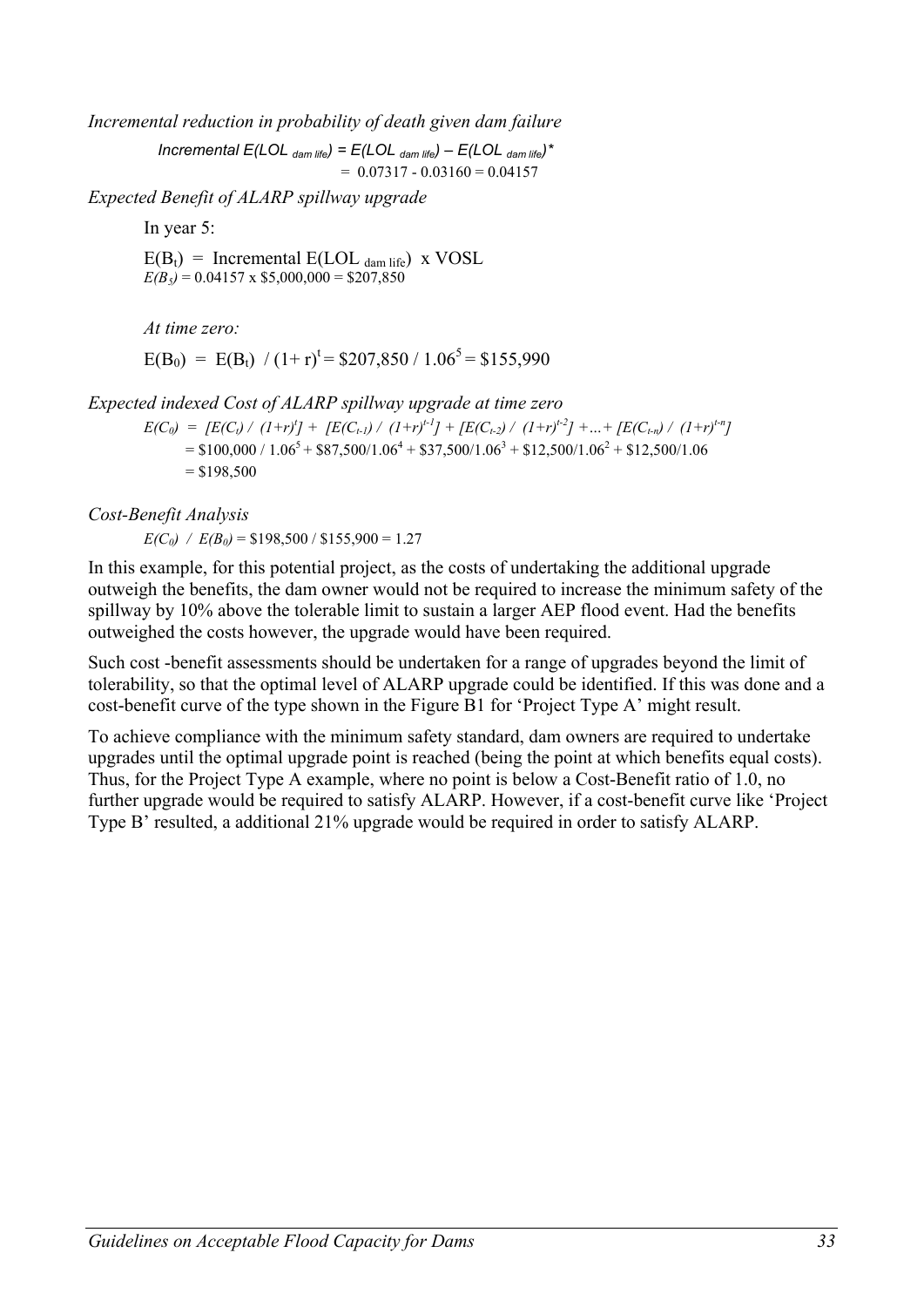**Appendix C - Methodology for Interpolating Required AEP within a particular Hazard Category using Fallback Procedure**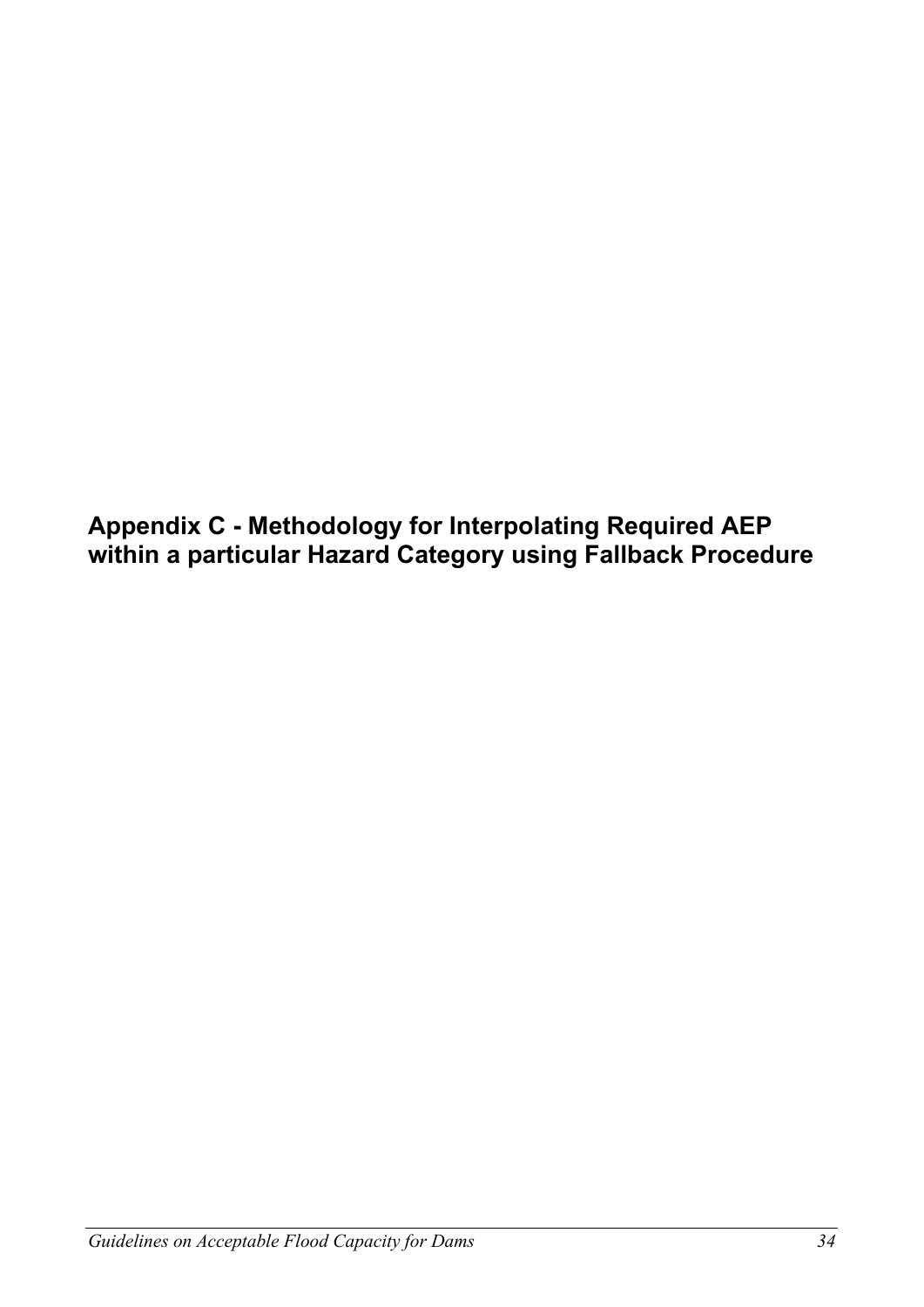# **Methodology for Interpolating Required AEP within a particular Hazard Category using Fallback Procedure**

The following methodology can be applied for interpolating the required AEP of the Acceptable Flood Capacity within a specific Hazard Category for the Fallback procedure.

The following interpolation procedure is to be applied within any 'Severity of Damage and Loss' and 'Population at Risk' cell of Table 2:

(a) Once the consequences of failure (level of damage) and the PAR have been assessed using the provisions of Section 3.3, determine the appropriate Hazard Category and determine the Annual Exceedence Probabilities (AEPs) to be applied at each of the points A, B, C and D using the AEPs set out in Table 2. (Note the points A, B, C and D are not to be confused with the hazard category in Table 2)



- (b) Determine the 'x' and 'y' coordinates for the most critical failure case.
	- $x =$  the relative severity of damage and loss relative to the boundaries of the damage scale  $y =$  the log of the PAR

Where 'x' and 'y' are calculated as follows:

 $x = \lceil \log_{10}(\text{Damage}) - \log_{10}(\text{Damage } \textcircled{a}, A) \rceil / \lceil \log_{10}(\text{Damage } \textcircled{a}, B) - \log_{10}(\text{Damaged } \textcircled{a}, A) \rceil$ 

 $y = log_{10}(PAR/10)$ 

Where the values of damages at A/D and B/C have been interpolated from the ranges of damages contained in ANCOLD 2000b for:

- 1. Estimated Costs
- 2. Service and Business relating to the Dam
- 3. Social
- 4. Natural Environment

With the lowest AEP selected corresponding to the worst combination of 'x' and 'y' values being adopted.

Note for 'Major' levels of damage, the maximum value of the 'x' coordinate shall be taken to correspond to twice the level of damages at the boundary between 'medium' and 'major'.

(c) Using the following relationship, determine for each combination of 'PAR' and 'Level of Damages' the required AEP of the design flood and select the smallest AEP as the required AEP of the AFC.

 $Log(AEP) = \alpha_1 + \alpha_2 x + \alpha_3 y + \alpha_4 xy$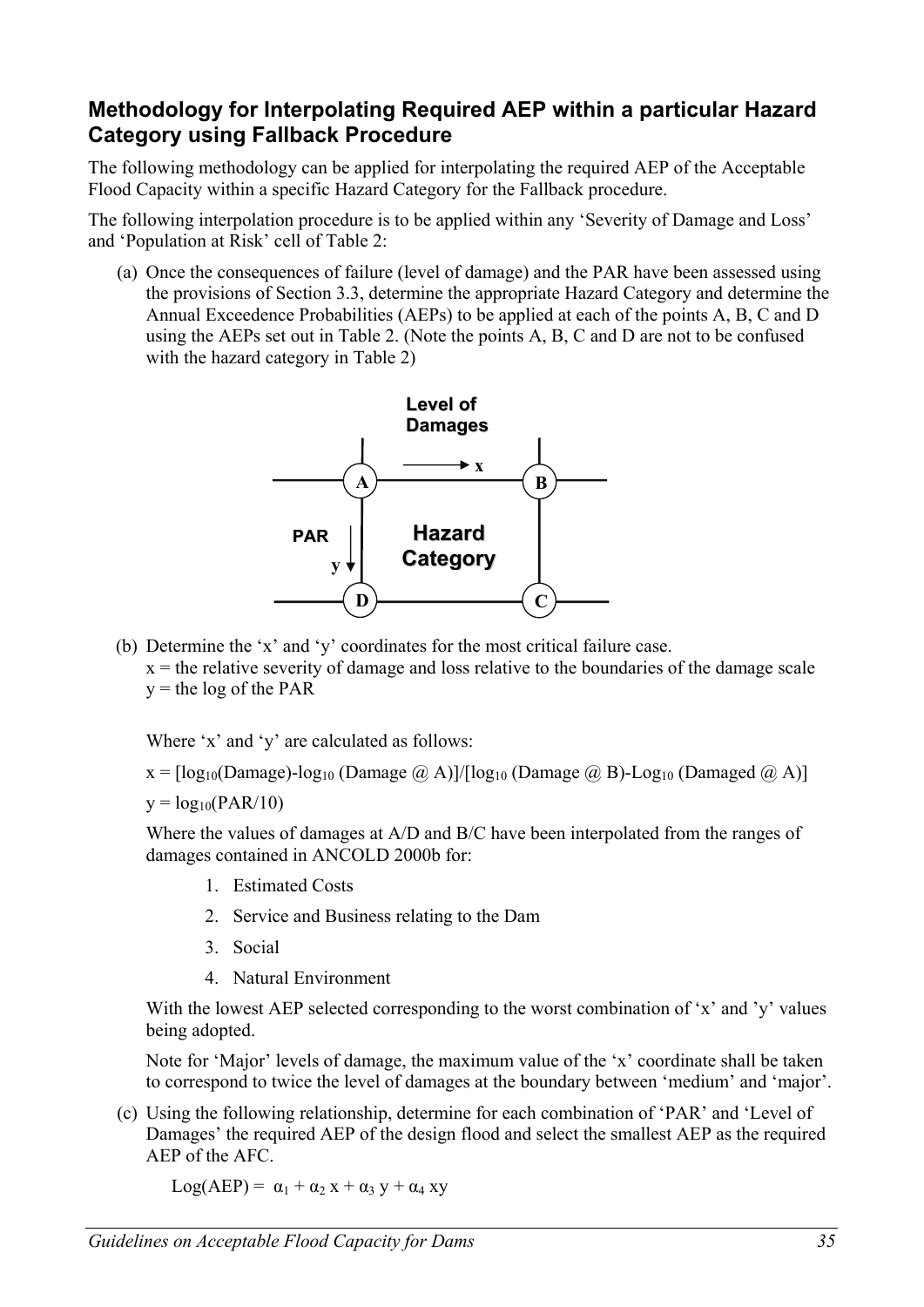Where

 $\alpha_1$  = the log (AEP) of the design flood at point A  $\alpha_2$  = the log (AEP) of design flood at point B –  $\alpha_1$  $\alpha_3$  = the log (AEP) of design flood at point D –  $\alpha_1$  $\alpha_4$  = the log (AEP) of design flood at point  $C - \alpha_1 - \alpha_2 - \alpha_3$ 

By way of example for the case of

- a PAR of 29 and serious damage or destruction of 10 houses producing a 'Medium' level of residential damages $^{15}$ .
- A catchment area of less than  $100 \text{km}^2$

Because the catchment area is less than  $100 \text{ km}^2$ , Table 2 indicates the notional AEP of the Probable Maximum Precipitation is 1.0x10-7 and the Hazard Category is 'High C'.



Point 'A' corresponds to a PAR of 10 and, from Appendix D of ANCOLD *Guidelines on Assessment of Consequences of Dam Failure* (ANCOLD, 2000b), a level of damages equivalent to the destruction of four houses.

Point 'B' corresponds to a PAR of 10 and a level of damages equivalent to the destruction of fortynine houses.

Point 'C' corresponds to a PAR of 100 and a level of damages equivalent to the destruction of fortynine houses.

Point 'D' corresponds to a PAR of 100 and a level of damages equivalent to the destruction of four houses.

From Table 2 of this Guideline, the AEP of the AFC at point 'A' and 'B' is 1.0x10-4 and the AEP of the AFC at points 'C' and 'D' is the probability of the PMP or 1.0x10-5 (whichever is greater) i.e 1.0x10-5.

Thus …

 $\overline{a}$ 

| At point A   | $y = log(10) = 1$ , $x = 0$ , required AEP = 1.0x10 <sup>-4</sup>  |
|--------------|--------------------------------------------------------------------|
| At point B   | $y = log(10) = 1$ , $x = 1$ , required AEP = 1.0x10 <sup>-4</sup>  |
| At point $C$ | $y = log(100) = 2$ , $x = 1$ , required AEP = 1.0x10 <sup>-5</sup> |
| At point D   | $y = log(100) = 2$ , $x = 0$ , required AEP = 1.0x10 <sup>-5</sup> |

At the point of interest  $x = (\log 10 - \log 4)/(\log 49 - \log 4) = 0.366$ 

 $y = log_{10}(29/10) = 0.4624$  $\alpha_1 = \log_{10}(1.0x10^{-4}) = -4$ 

<sup>&</sup>lt;sup>15</sup> Under the ANCOLD Guidelines on the Assessment of Consequences of Dam failure (ANCOLD 2000b) a 'Medium' level of residential damages corresponds to 'Destroy 4 to 49 houses or damage to a number'.